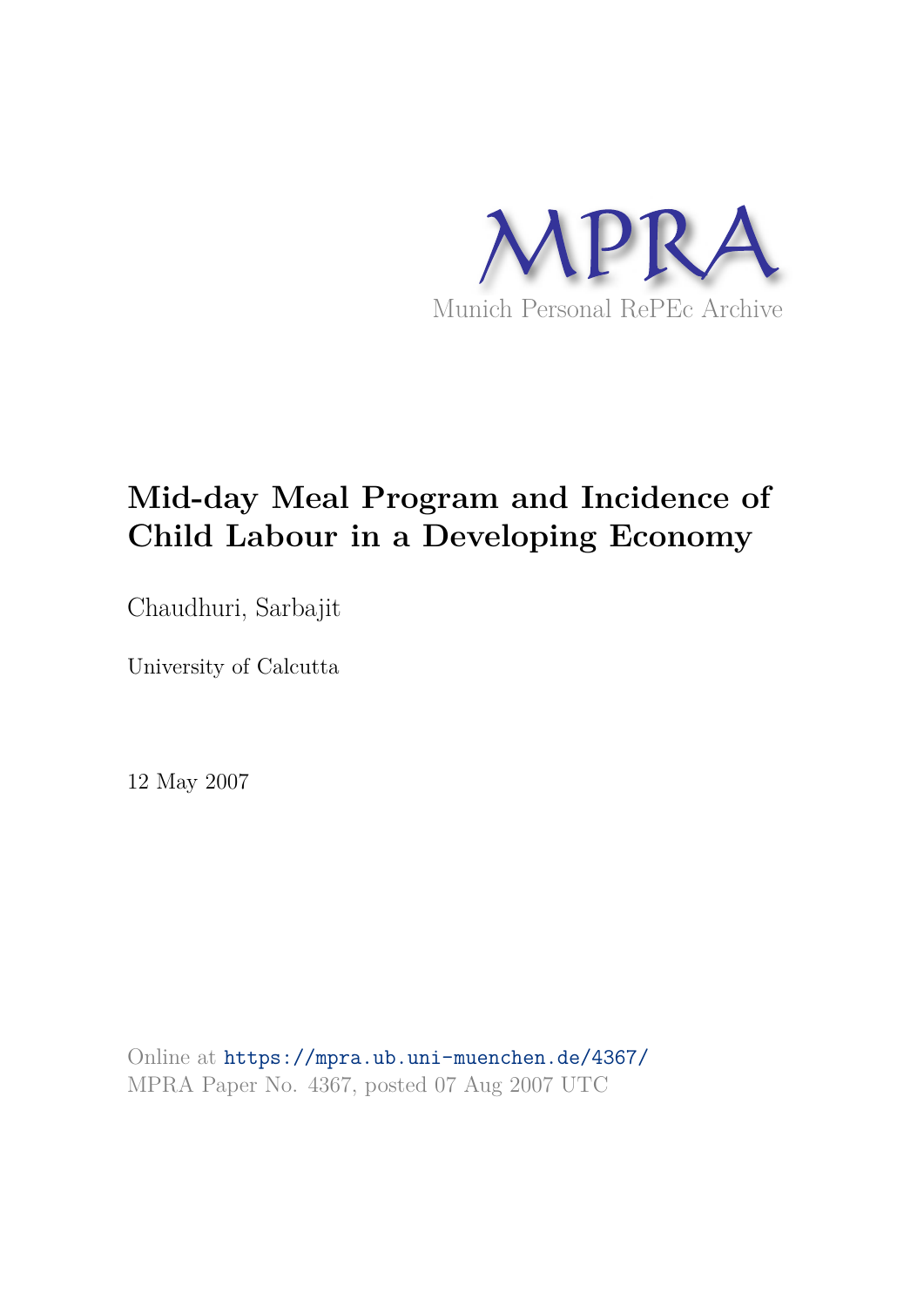# **Mid-day Meal Program and Incidence of Child Labour in a Developing Economy**

**Sarbajit Chaudhuri Reader Department of Economics University of Calcutta 56A, B.T. Road Kolkata 700 050 India.** 

**Address for communication:** Dr. Sarbajit Chaudhuri, 23 Dr. P.N. Guha Road, Belgharia, Kolkata 700083, India. Tel: 91-33-541-0455 (R), 91-33-557-5082 (C.U.) Fax: 91-33-2844-1490 E-mail: sarbajitch@yahoo.com, sceco@caluniv.ac.in

# **(This version: May 2007)**

**ABSTRACT:** The present paper purports to examine the consequence of mid-day meal program and/or cash stipend scheme on the incidence of child labour in a developing economy using a three-sector general equilibrium model. It has been found that the policy may be counterproductive as it lowers both the initial incomes of the working families and the return on education. Direct cash payments to the working families instead of mid-day meal program are likely to be effective in eradicating the problem of child labour.

**Keywords:** Child labour, mid-day meal program, return on education, general equilibrium.

**JEL classification: F10, J10, J13, I28.**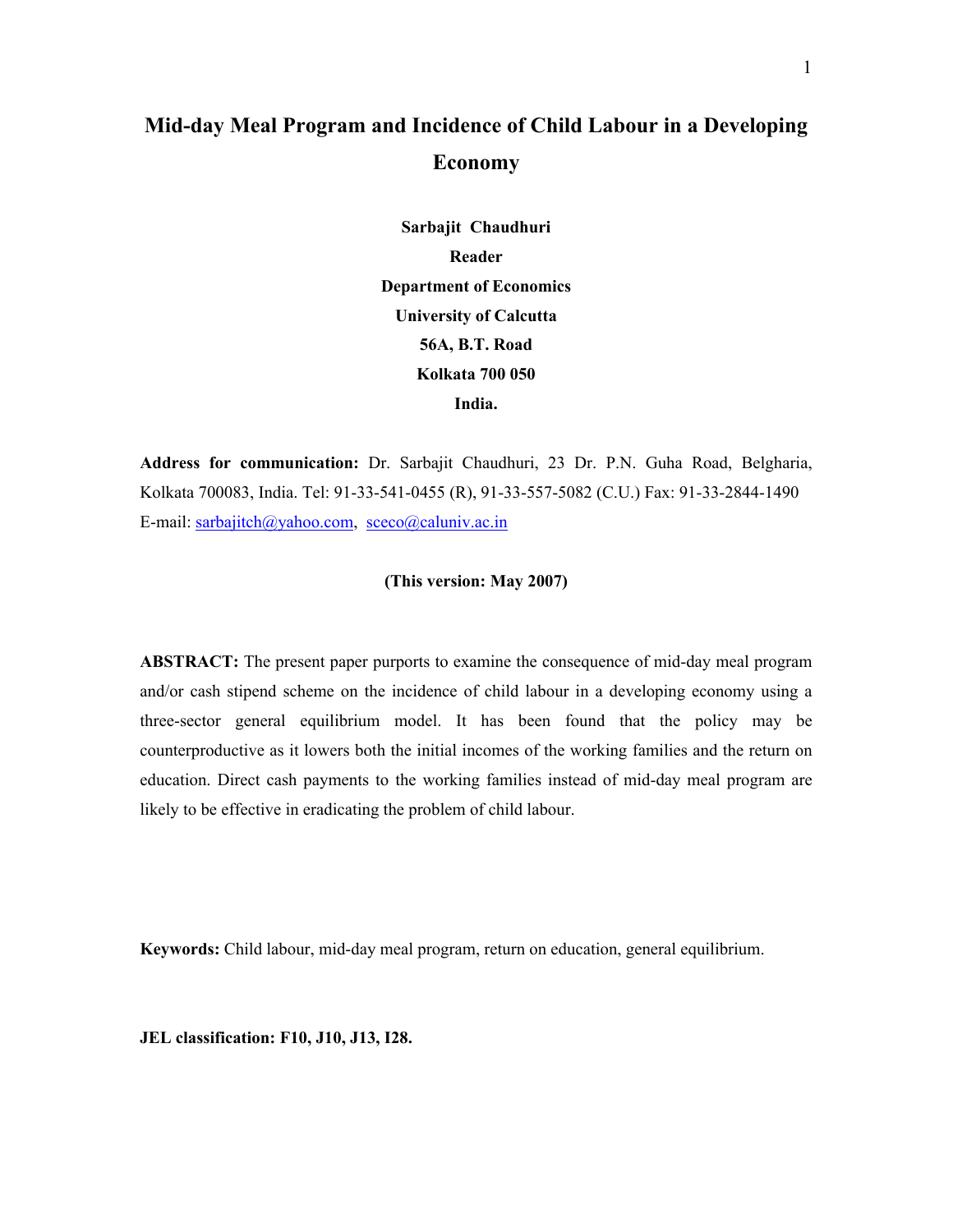# **Mid-day Meal Program and Incidence of Child Labour in a Developing Economy**

#### *1. Introduction*

The incidence of child labour is one of the major problems facing the developing world in the liberalized economic regime. The economists and policymakers are in search of policies that can bring down this problem satisfactorily. In the theoretical literature, the supply of child labour has largely been attributed to two factors: abject poverty and capital market imperfection. Basu and Van (1998) and Basu (1999) have explained child labour using the poverty argument while Ranjan (1999, 2001), Baland and Robinson (2000) and Jafarey and Lahiri (2002) emphasize the importance of capital-market imperfection as a contributing factor to inefficient child labour.

For eliminating the incidence of child labour, the *World Development Report 1995* called for a multifaceted approach with programs that lessen poverty and increase income security, reduce education costs, and improve the quality of schooling. However, policy prescriptions directed towards poverty alleviation are difficult to be implemented properly due to various bottlenecks and vicious circles typical of developing economies; even if implemented, they take a long time to mitigate the problem. Despite high economic growth, resulting from implementation of economic reforms during the last two decades, poverty has increased in many liberalizing economies<sup>1</sup> and the incidence of child labour has not decreased satisfactorily. It is, therefore, believed that the betterment of educational opportunities and a policy of compulsory education designed for human capital formation can more effectively remove children from work.

Governments all over the world devote substantial resources to their education sector. This is especially true in developing countries. In 1995, public spending on education accounted for 15.7% of total government expenditure in developing countries (see Bedi and Garg (2000)). Furthermore, the majority of students in developing countries are educated in publicly funded and publicly managed educational institutions. According to Jimenez and Lockheed (1995), almost 90% of all primary and 70% of all secondary enrollments in developing countries are in public schools.

<u>.</u>

**<sup>1</sup>** See Khan (1998) and Tendulkar et al. (1996) among others.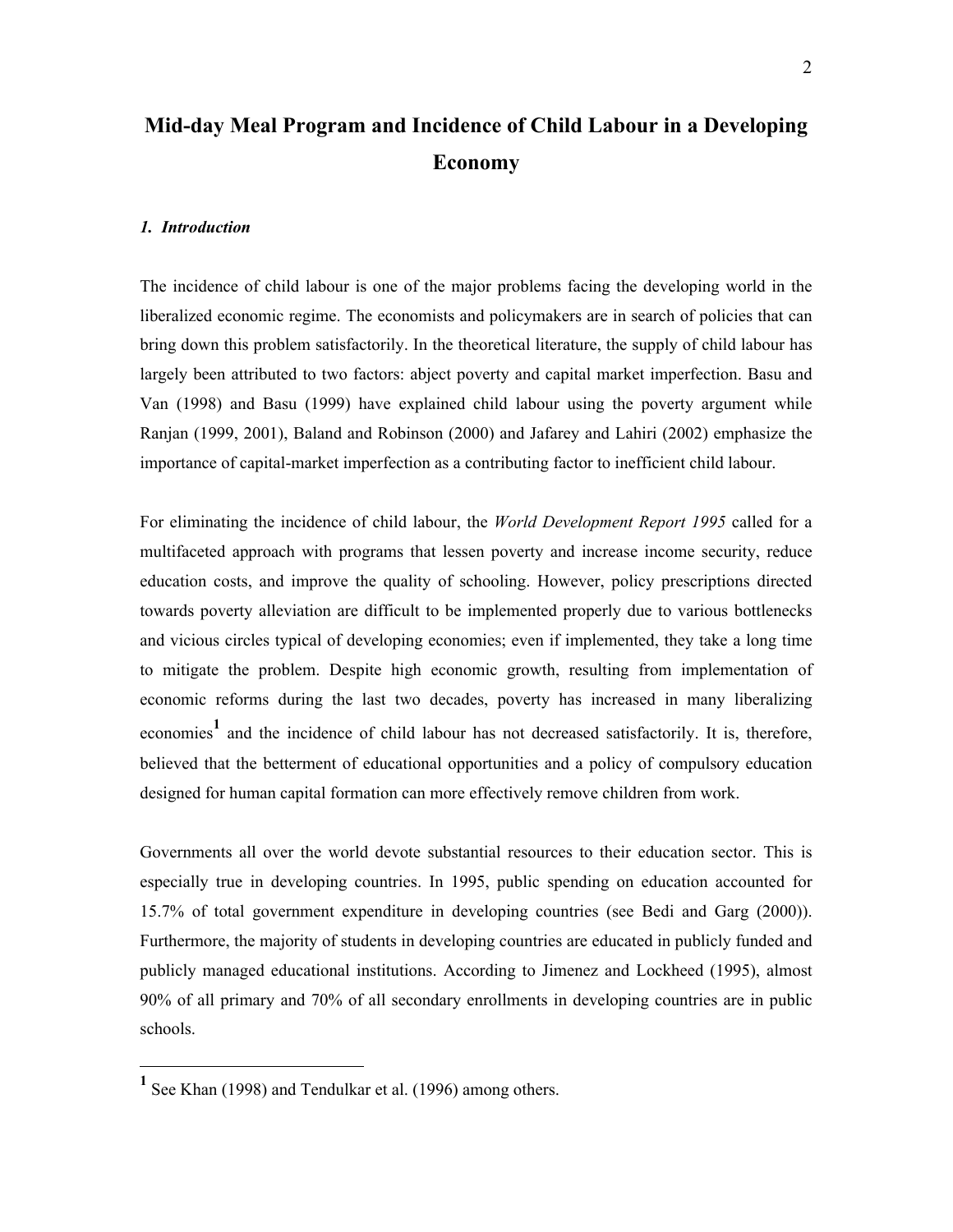In the public education system in the developing economies there are provisions for the children to get stipend, free educational goods and free mid-day meals. These policies are designed to mitigate the problem of child labour by keeping them in school. Economic incentives alone are not generally very effective in increasing school attendance. However, according to ILO (1999) these schemes are extremely important in raising education levels and should be employed in the developing countries with child labour more as a means to offset the income loss incurred by sending a child to school. Incentives can be in the form of free meals to students, food to the student's family, cash stipend and free uniforms and books. These schemes are expected to lower the incidence of child labour by lowering the forgone effective child wage income as well as by raising the future earnings potential of the children attending school through human capital formation.

The present paper intends to examine the consequence of mid-day meal program and/or provision for cash stipend to school attending children on the incidence of child labour in a developing economy using a three-sector general equilibrium model. The supply function of child labour of each working family is derived from its intertemporal utility-maximizing behaviour. Sector 1 in the general equilibrium model is agriculture where child labour is used along with adult unskilled labour and capital. Sector 2 is the low-skill manufacturing sector that uses adult unskilled labour and capital. Finally, sector 3 employs skilled labour and capital to produce a high-skill commodity. In this setup, we shall examine the consequence of the mid-day meal program or cash stipend scheme on the aggregate supply of child labour in the society. We identify the different channels through which the policy affects the prevalence of the evil in the system. We have found that the policy may be counterproductive as it lowers both the initial incomes of the working families and the return to education. Direct cash payments to the working families instead of mid-day meal program are likely to be effective in eradicating the problem of child labour.

#### *2. Derivation of supply function of child labour*

The supply function of child labour by each working family is determined from its intertemporal utility maximizing behaviour. Let us consider a two period optimizing problem of the representative working family consisting of one adult member (the guardian) and a child. The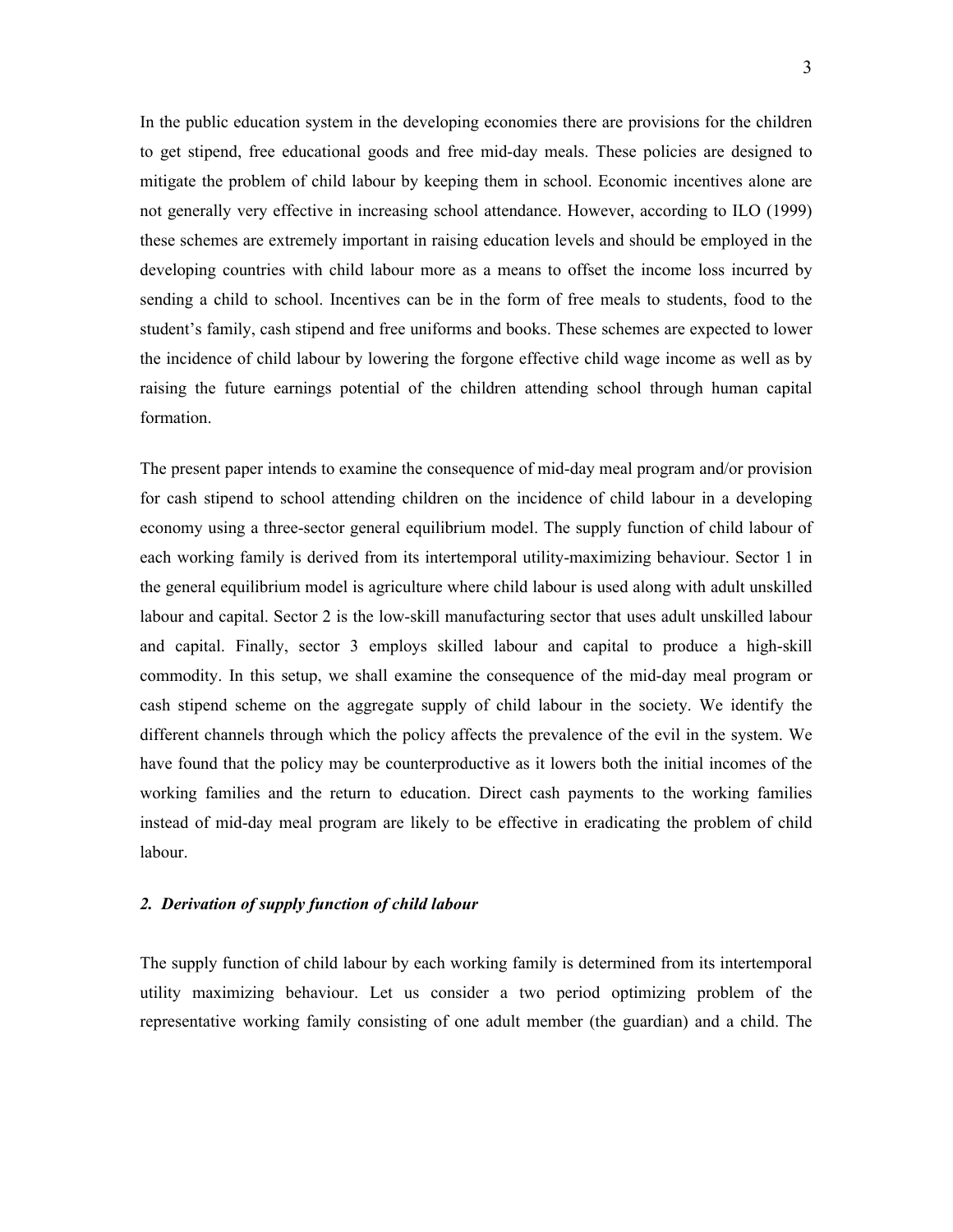guardian in the first period works in the adult labour market and earns a wage  $W_0$ <sup>2</sup>. In this period, he takes decision about his child's work effort and schooling. Total child time is 1, a part of which  $(l_C)$  is sent out to work at the wage rate  $W_C$ . Non-existence of a market for loans against future earnings compels the parent to use income from child work to smooth out the family consumption<sup>3</sup>. Time not spent on working is spent in school<sup>4</sup>. Hence  $(1-l_C)$  is the child's schooling. There are provisions for midday meals and cash stipend for children attending school, the monetary value of which is  $b$  per unit of child labour time spent in school. So,  $l_C$  part of the child labour time earns the child wage,  $(W_C)$ , in the first period and the unskilled adult wage (*W*) in the second period while  $(1 - l_C)$  fraction earns *b* in the first period and the skilled wage ( $W_S$ ) in the second period.<sup>5</sup> We assume that  $W_C > b$ , otherwise no children will be sent out to work. In the presence of positive return on education,  $W<sub>S</sub>$  is greater than  $W$ . In the second period, the guardian earns nothing and lives on the income he receives from his child who has become an adult worker by this time.

We assume that the parent cares only about the lifetime family consumption and does not attach any value to the child's leisure. The utility is therefore a function of consumption levels in the two periods (1and 2 ) and is represented as follows.

$$
U = \frac{C_1^{-\rho}}{-\rho} + \beta \frac{C_2^{-\rho}}{-\rho} \qquad -1 < \rho < \infty
$$
 (1)

 $2 \ W_0$  can take two values,  $W$  (unskilled wage) and  $W_S$  (skilled wage), depending on the type of the representative working household.

<sup>&</sup>lt;sup>3</sup> There are informal credit markets in developing countries as a substitute to missing formal credit market, but they mainly deal with short-term loans. Poor households need long-term credit to be able to substitute for the foregone earnings of their children, which is missing in the developing countries. See for example, Baland and Robinson (2000), Jafery and Lahiri (2002), Ranjan (1999, 2001) in this context.

<sup>&</sup>lt;sup>4</sup> This is a simplifying assumption that ignores the existence of non-labour non-school goers.

<sup>&</sup>lt;sup>5</sup> Introduction of uncertainty in securing a skilled job in the second period would be an interesting theoretical exercise. However, the major results of the model still hold if the probability in finding a high-skill job is given exogenously.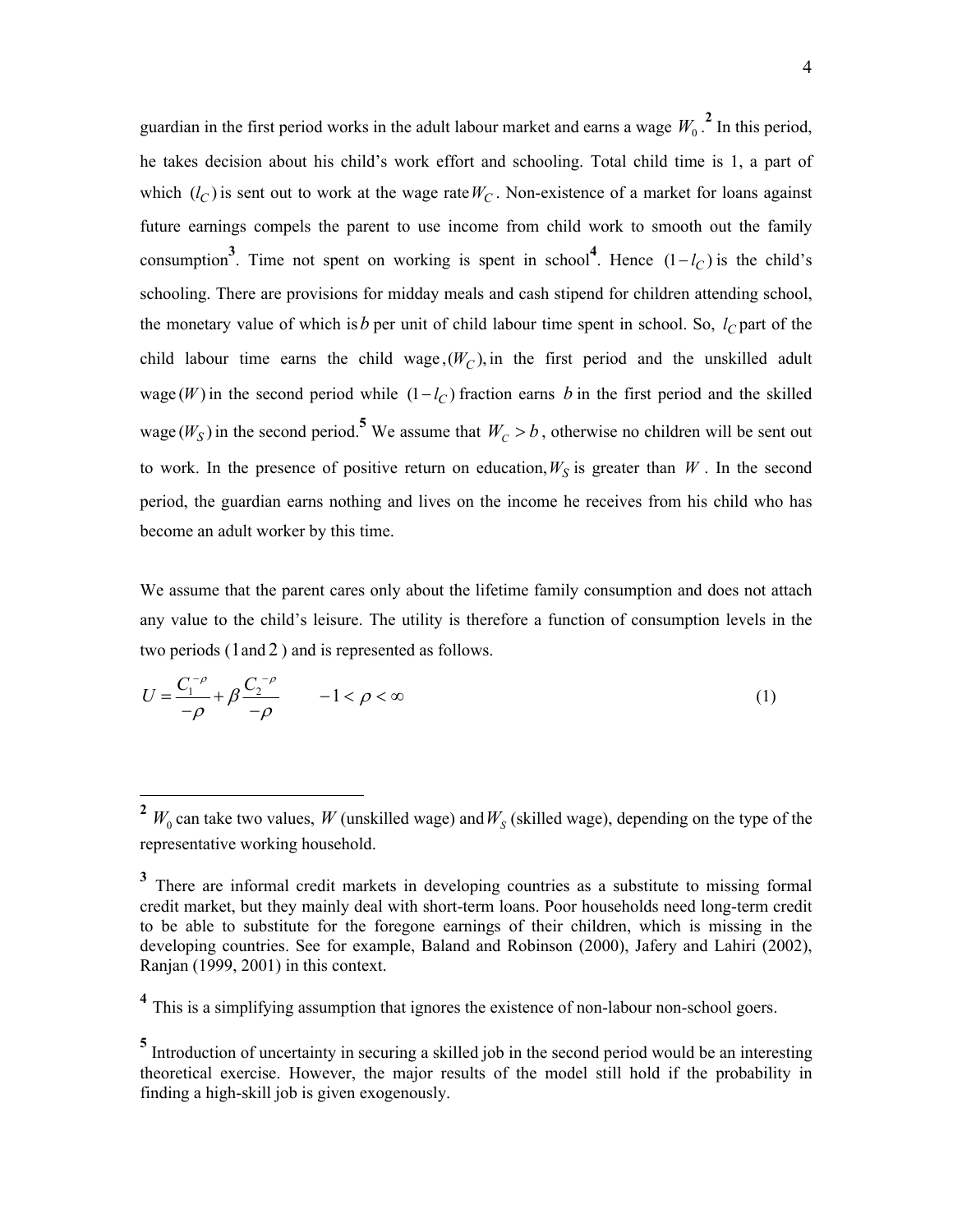$\beta$  is the time discount factor and  $\left(\frac{1}{1}\right)$ 1  $\frac{1}{1}$  $\frac{1}{1+\rho}$  is the constant intertemporal elasticity of substitution.

The first period's consumption  $(C_1)$  consists of wage income of the guardian, child wage income from the working time of the child and the pecuniary value of mid-day meal and cash stipend received from child labour time spent in school i.e.,

$$
C_1 = (W_0 + l_c W_c + b(1 - l_c))
$$
\n(2)

The second period's consumption  $(C_2)$  can be thought of as the sum of skilled wage of educated adult (schooled in the first period) labour and unskilled wage of uneducated adult labour (worked in the first period).

$$
C_2 = (l_C W + (1 - l_C)W_S)
$$
\n(3)

We assume that the only cost of education is the opportunity cost in terms of forgone earnings of children.**<sup>6</sup>**

The guardian maximizes the lifetime utility (Equation (1)) with respect to  $l_c$  and subject to (2) and (3). Maximization gives the following first-order condition.

$$
\left[\frac{(l_c W + (1 - l_c)W_s)}{(W_0 + b + l_c(W_c - b))}\right]^{(1+\rho)} = \frac{\beta(W_s - W)}{(W_c - b)}
$$
(4)

Solving equation (4) the following child labour function by each working family is obtained.

$$
l_C = \frac{W_S - (W_0 + b) \left\{ \frac{\beta(W_S - W)}{(W_C - b)} \right\}^{1/(1+\rho)}}{(W_C - b) \left\{ \frac{\beta(W_S - W)}{(W_C - b)} \right\}^{1/(1+\rho)}} + (W_S - W)
$$
\n(5)

For algebraic simplicity we consider the special case where  $\rho = 0$  which means a logarithmic utility function with unitary intertemporal elasticity of substitution**<sup>7</sup>** . The child labour supply function of the household then reduces to:

**<sup>6</sup>** Here the opportunity cost of sending children to school is the effective child wage rate,  $(W_c - b)$ . One can, of course, incorporate direct schooling cost without affecting the qualitative results of the model.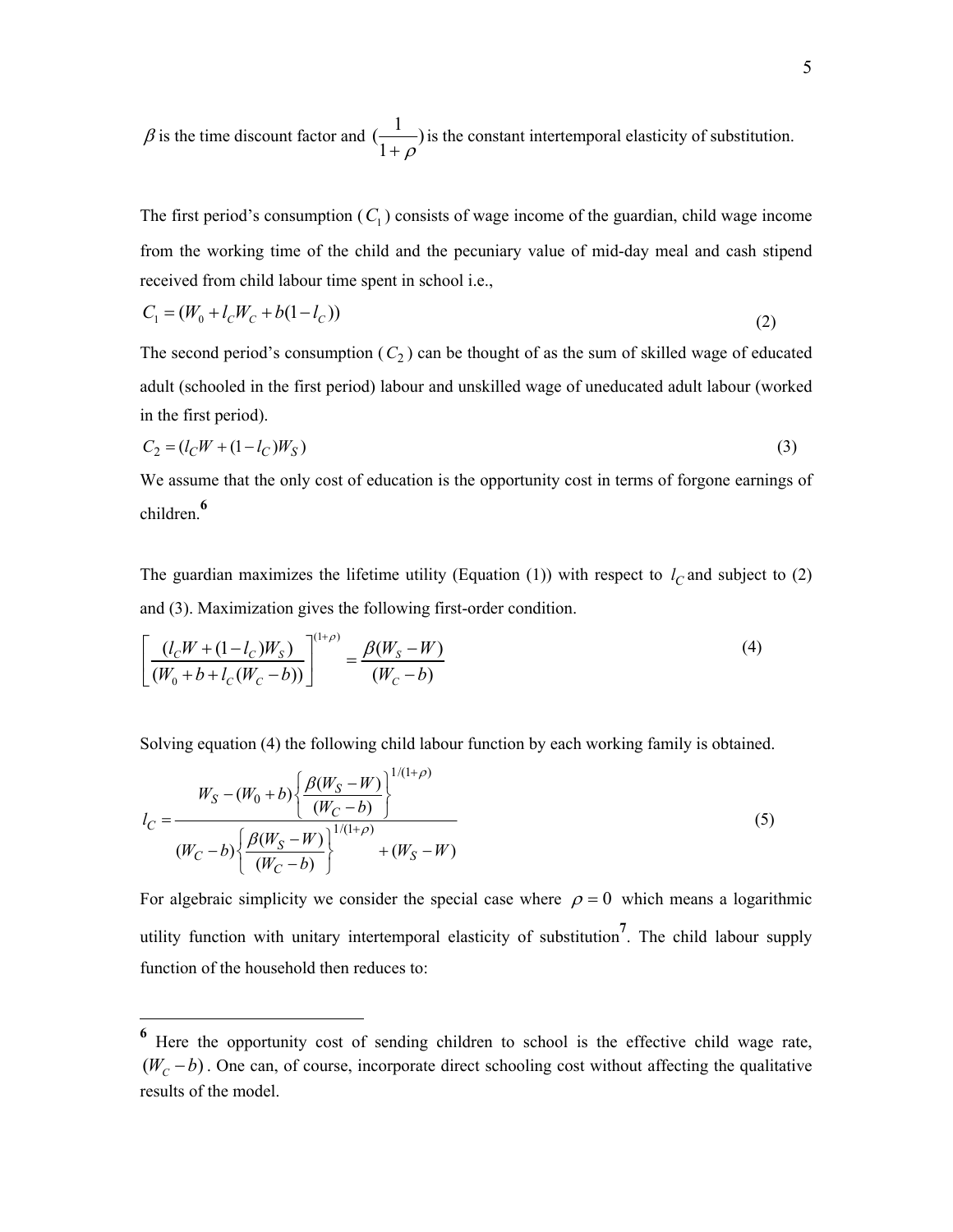$$
l_C = \frac{W_S}{(1+\beta)(W_S - W)} - \frac{\beta(W_0 + b)}{(1+\beta)(W_C - b)}
$$
(6)

Let us now discuss the properties of the child labour function given by  $(6)$ . An increase in current income,  $W_0$ , (income from non-child source) raises both  $C_1$  and  $C_2$  and hence lowers  $l_C$  following a positive income effect. An increase in the child wage rate implies an increase in the opportunity cost of education and hence leads to more child labour supply (i.e. less schooling). An increase in the pecuniary benefits from the mid-day meal program lowers the effective child wage rate, thereby leading to less child labour. Any changes in skilled and/or unskilled wages impinge on the return on education and therefore influence the guardian's decision regarding allocation of child time between his education and work. For example, an increase in skilled wage  $(W<sub>S</sub>)$  or a decrease in unskilled wage  $(W)$  makes education more attractive and raises schooling time of the child thereby lowering the supply of child labour by the household.

### *3. The General Equilibrium Analysis*

We consider a small open economy with three sectors. Sector 1 produces an agricultural commodity,  $X_1$ , using adult unskilled labour( $L$ ), child labour( $L_C$ ) and capital( $K$ ). The capitaloutput ratio in sector 1,  $a_{K1}$ , is assumed to be technologically given.<sup>8</sup> Sector 2 uses unskilled labour and capital to produce a low-skill commodity,  $X_2$ .  $\overset{9}{\sim}$  Finally, sector 3 produces a high-skill commodity,  $X_3$ , with the help of skilled labour(S) and capital. Commodity prices,  $P_i$ s, are given by the small open economy assumption. Competitive markets, CRS technologies with diminishing marginal productivities of inputs and full-employment of resources are assumed.

<sup>&</sup>lt;sup>7</sup> See Ranjan (1999) for a similar treatment.

**<sup>8</sup>** Although this is a simplifying assumption it is not completely without any basis. Agriculture requires inputs like fertilizers, pesticides, weedicides etc. which are to be used in recommended doses. Now if capital is used to purchase those inputs, the capital-output ratio becomes constant technologically. However, labour and capital are substitutes and the production function displays the property of constant returns to scale in these two inputs.

<sup>&</sup>lt;sup>9</sup> Even if sector 2 is allowed to use child labour the results of model hold under different sufficient conditions. See footnote 15 for more details.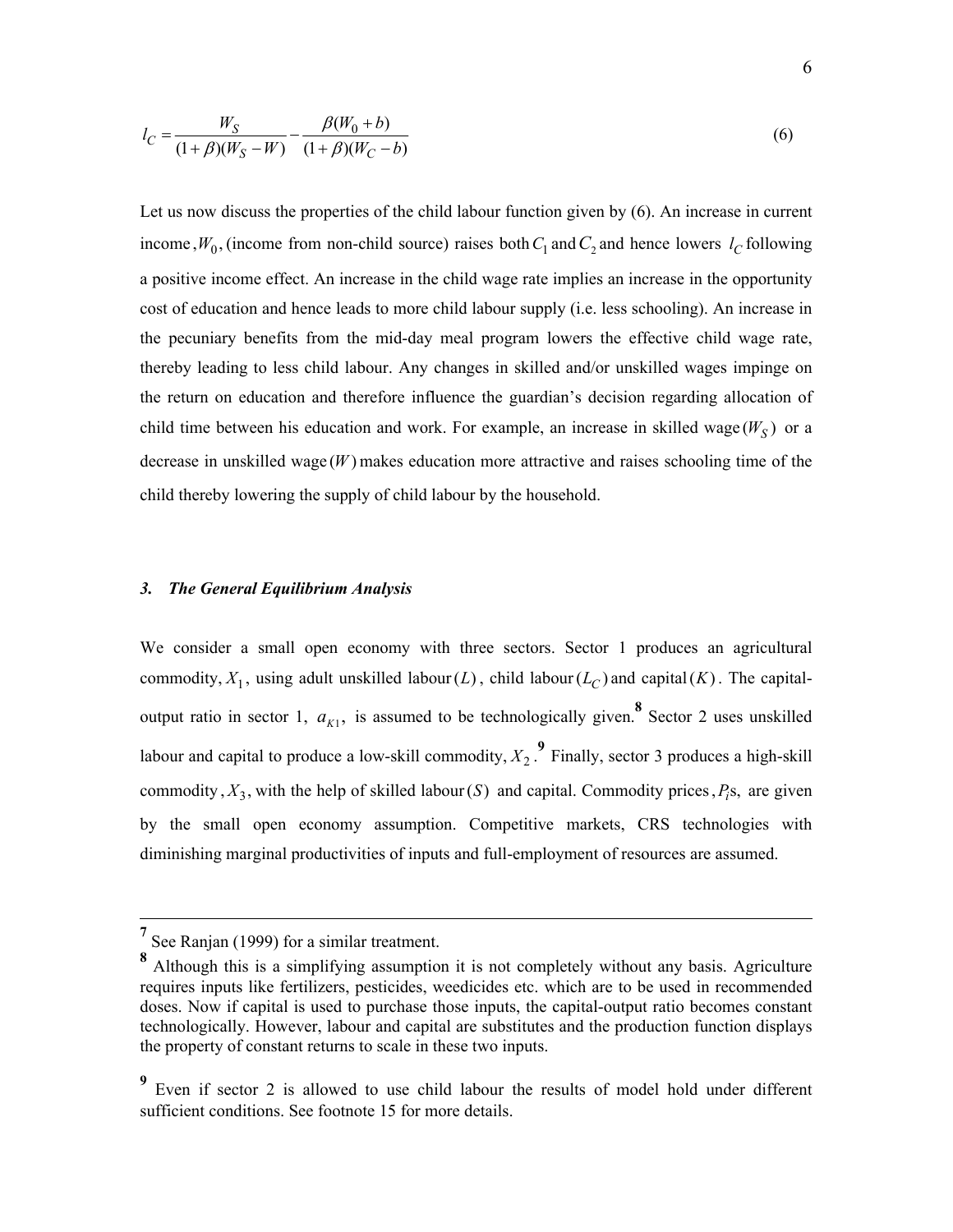The usual price-unit cost equality conditions relating to the three sectors are as follows.

$$
Wa_{L1} + W_C a_{C1} + Ra_{K1} = P_1
$$
\n(7)

$$
Wa_{L2} + Ra_{K2} = P_2 \tag{8}
$$

$$
W_s a_{s3} + R a_{k3} = P_3 \tag{9}
$$

where  $a_{ji}$ s are input-output ratios; and, *R* is the return to capital.

Complete utilization of adult unskilled labour, child labour, capital and skilled labour imply the following four equations, respectively.

$$
a_{L1}X_1 + a_{L2}X_2 = L \tag{10}
$$

$$
a_{C1}X_1 = L_C \tag{11}
$$

$$
a_{K1}X_1 + a_{K2}X_2 + a_{K3}X_3 = K\tag{12}
$$

$$
a_{s3}X_3 = S \tag{13}
$$

where  $L, K$  and  $S$  denote exogenously given endowments of adult labour, capital and skilled labour, respectively.  $L_c$  is the endowment of child labour which is endogenously determined.

Both unskilled and skilled working families are potential suppliers of child labour and their current wage incomes  $(W_0)$  are W and  $W_S$ , respectively. Using equation (6) the aggregate child labour supply in the economy is obtained as follows.

$$
L_C = \left(\frac{1}{1+\beta}\right) \left[L \left\{\frac{W_S}{(W_S - W)} - \frac{\beta(W + b)}{(W_C - b)}\right\} + S \left\{\frac{W_S}{(W_S - W)} - \frac{\beta(W_S + b)}{(W_C - b)}\right\}\right]
$$
(14)

#### *4. Comparative Statics*

The general equilibrium structure consists of eight equations  $((7) - (14))$  and the same number of variables, namely;  $W, W_C, W_S, R, X_1, X_2, X_3$  and  $L_C$ . This is an indecomposable production structure. So factor prices depend on both commodity prices and factor endowments. Given the child wage rate, sectors 1 and 2 together can be viewed as a miniature Heckscher-Ohlin system as they use both adult unskilled labour and capital. It is sensible to assume that sector 1 is more adult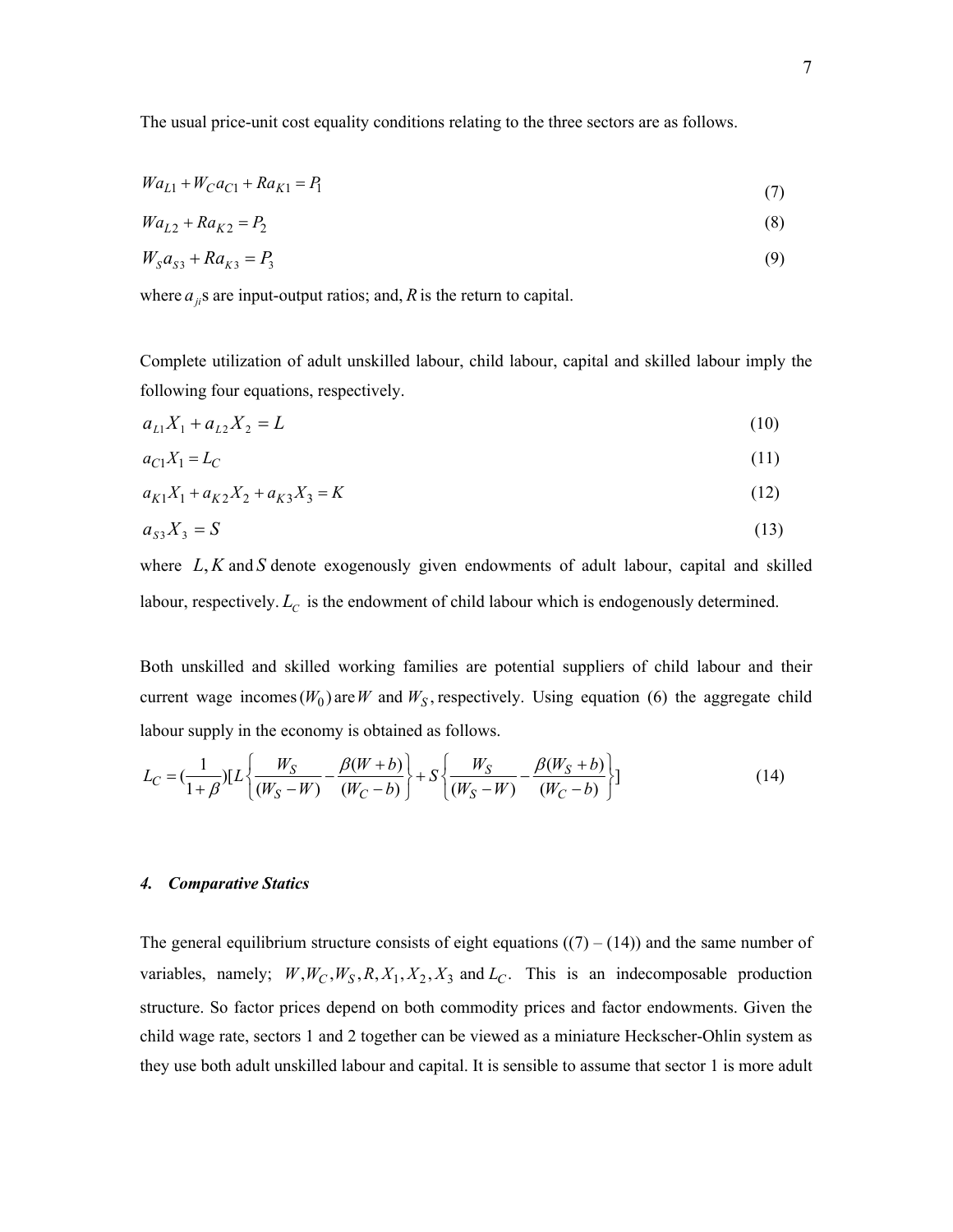labour-intensive than sector 2 with respect to capital. Totally differentiating equations  $(7) - (14)$ and solving by Cramer's rule the following proposition can be established.**<sup>10</sup>**

*Proposition 1:* A mid-day meal program and/or cash stipend to school attending children leads to (i) a fall in the adult wage; (ii) an increase in the child wage; and, (iii) a decrease in the skilled wage rate. The policy improves the skilled-unskilled wage inequality iff the high-skill sector is capital-intensive (in a special sense) relative to the low-skill sector.

Proposition 1 can be verbally explained as follows. An increase in the pecuniary value of mid-day meal and/or cash stipend, *ceteris paribus*, lowers the effective child wage,  $(W_c - b)$ , which in turn lowers the aggregate supply of child labour initially. This raises the child wage rate, $W_C$ . As the child wage rate rises, the effective price of commodity 1, net of cost on child labour, falls. This produces a Stolper-Samuelson effect in the Heckscher-Ohlin subsystem (HOSS). The return to capital, R, rises while the adult unskilled wage, W, falls as sector 1 is more adult labourintensive than sector 2 with respect to capital. A Rybczynski-type effect takes place subsequently and leads to a contraction of sector 1 and an expansion of sector  $2<sup>11</sup>$ . The amount of capital released by sector 1 is inadequate for the expansion of sector 2. So sector 3 also has to release capital to the expanding sector 2. Sector 3 contracts for scarcity of capital. The demand for skilled labour falls that lowers the skilled wage,  $W<sub>S</sub>$ . What happens to the skilled-unskilled wage inequality depends on the rates of decrease in  $W<sub>S</sub>$  and W which in turn depend on the distributive shares of capital in the two sectors. If the high-skill sector (sector 3) is capital-intensive in a special sense<sup>12</sup> the increase in cost on capital input in sector 3 is more than that in the low-skill sector (sector 2), which in turn, implies a decrease in the relative wage inequality.

**<sup>10</sup>** This has been proved in Appendix I.

**<sup>11</sup>** See Appendix I for detailed mathematical proof.

**<sup>12</sup>** Here sectors 2 and 3 use two different types of labour. However, there is one intersectorally mobile input which is capital. So, these two sectors cannot be classified in terms of factor intensities which is usually done in the Hechscher-Ohlin-Samuelson model. Despite this, a special type of factor intensity classification in terms of the relative distributive shares of the mobile factor i.e. capital can be made for analytical purposes. The sector in which this share is higher relative to the other may be considered as capital-intensive in a special sense. See Jones and Neary (1984) for details.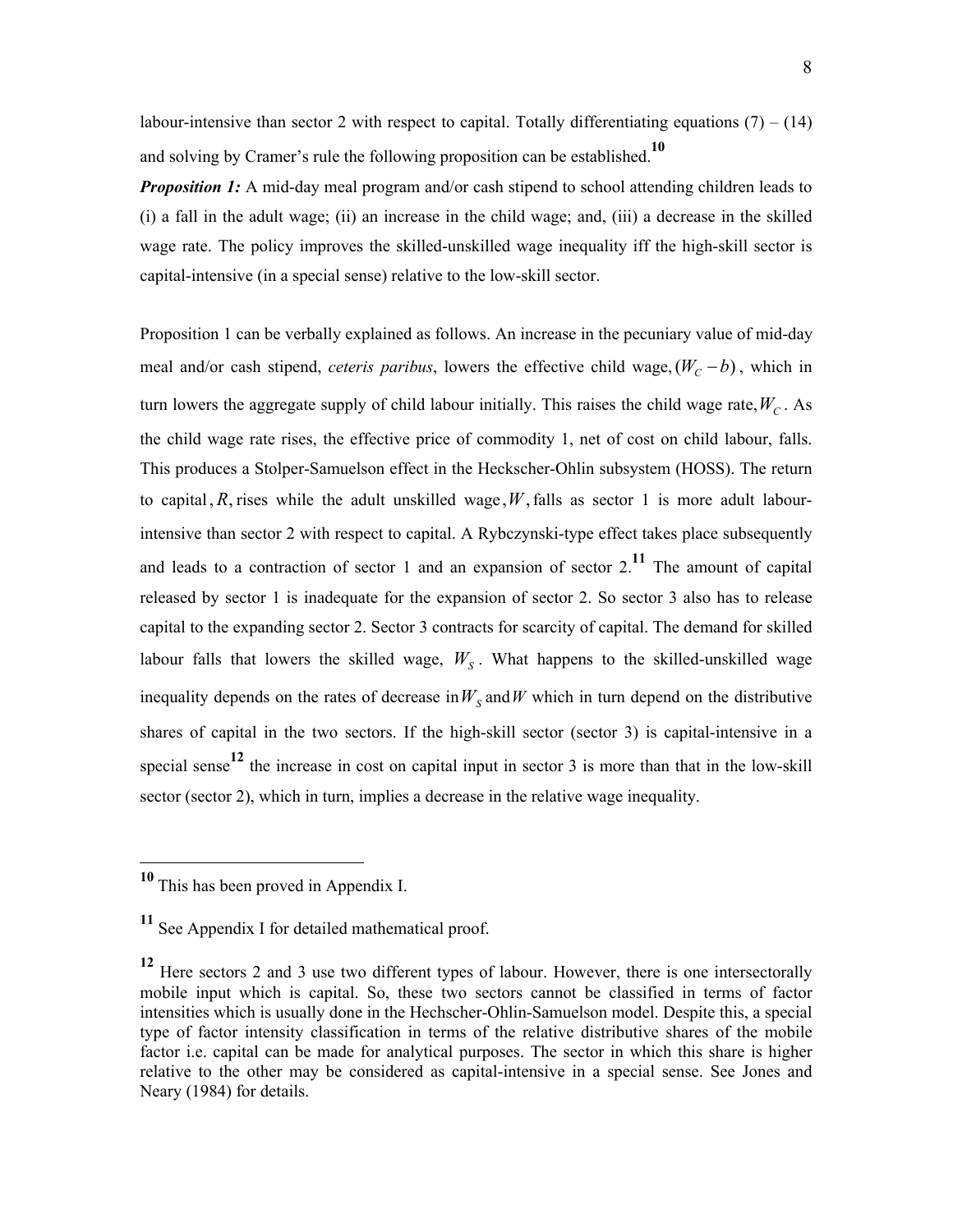We are now going to analyze the consequence of the mid-day meal program/cash stipend scheme on the incidence of child labour in the society. Totally differentiating equation (14) and using the results of proposition 1 the following proposition can be established.**<sup>13</sup>**

**Proposition 2:** The mid-day meal program and/or cash stipend scheme for the school attending children will increase the supply of child labour in the economy if (i) sector 3 is capital-intensive; and, (ii) the effective child wage does not fall. Direct cash payments to the working families are likely to be effective in mitigating the problem of child labour.

We explain proposition 2 in the following way. The aggregate supply of child labour in the economy depends negatively on the initial incomes of the families as well as on the return on education while it depends positively on the effective child wage and the endowments of the two types of adult labour. As stated in proposition 1, the mid-day meal program lowers both the skilled wage,  $W_s$ , and the adult unskilled wage,  $W$ , but raises the child wage rate,  $W_C$ . However, the outcome on the effective child wage,  $(W_C - b)$ , is uncertain. All these factors affect the supply of child labour in different ways. First, the supply of child labour by each family rises via the negative income effect as the initial incomes from non-child source of both types of working families have decreased. Secondly, the supply of child labour increases if the return on education falls. The wage inequality and hence the return on education will fall if sector 3 is capitalintensive. Finally, the consequence of any changes in the effective child wage on the supply of child labour is ambiguous. However, if the effective wage of child labour,  $(W_c - b)$ , does not fall, the incidence of child labour in the economy rises as all the three effects work together to raise the supply of child labour. Even when  $(W_c - b)$  falls, the incidence of child labour may increase if the sum of the first two effects dominates over the effective child wage effect.

On the contrary, direct cash payments to the child labour supplying families will raise their initial incomes and exert downward pressure on the supply of child labour through the positive income effect. There will be no other effects as the wage rates do not change. Hence this policy is likely to be capable in lowering the prevalence of the evil in the system.

**<sup>13</sup>** This has been proved in Appendix II.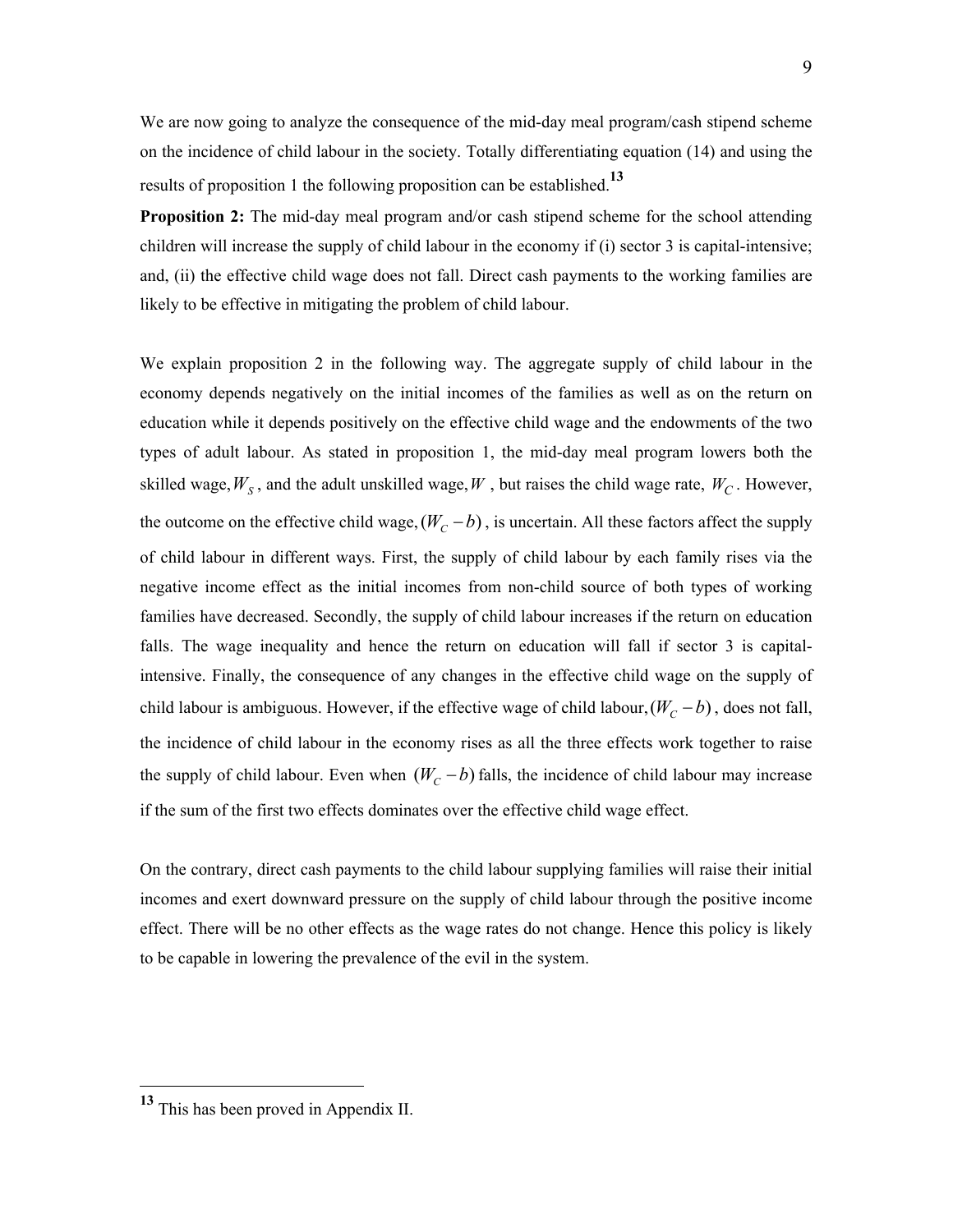#### *5. Concluding remarks*

-

This paper has explained how economic incentive schemes designed to keep children in school might fail in controlling the child labour problem in the society. The family supply function of child labour has been derived from the intertemporal utility maximizing behaviour of the working households which send some of their children to the job market for consumption smoothing owing to non-existence of a market for loans against future earnings. Then the aggregate supply function of child labour has been derived and a three-sector general equilibrium model has been developed for the purpose of analysis. The interesting result is that economic incentive schemes like the mid-day meal program and provision for cash stipend might exert an upward pressure on the incidence of child labour by lowering both the return on education and the initial incomes of the working population. Therefore, the gravity of the problem may increase due to both negative income effect and decreased return on education even if the effective child wage falls. Direct cash payments to the working families are likely to be effective in the present setup because the policy raises the initial incomes of these families including the cash transfer and lowers the supply of child labour through the positive income effect.

There are certain assumptions of the model that may seem to be restrictive. The model presupposes that the quality of education is good and that the children attending school in the present period will get jobs in the high-skill sector in future**14**. However, the quality of basic education in the developing countries is generally unsatisfactory and there is also unemployment of educated workers. Besides, the assumption that child labour is used only in the agricultural sector is simplifying.**15** Despite this simplicity and abstraction, the results of the theoretical analysis presented in this paper seem to be interesting because its results question the desirability of the mid-day meal program and/or provision for cash stipend in eliminating the problem of child labour in the developing countries.

**<sup>14</sup>** Introduction of uncertainty in securing a skilled job in the second period would be an interesting theoretical exercise. It may, however, be checked that the results of the model hold if the probability in finding a high-skill job is given exogenously.

**<sup>15</sup>** This assumption may be justified on the ground that more than 70 per cent of economically active children in the developing countries are engaged in agriculture and allied sectors and less than 9 per cent are involved in manufacturing (ILO (2002) report). However, even if sector 2 uses child labour the results of this paper hold under different sufficient conditions involving relative intensities in which child labour and other two inputs are used in the first two sectors.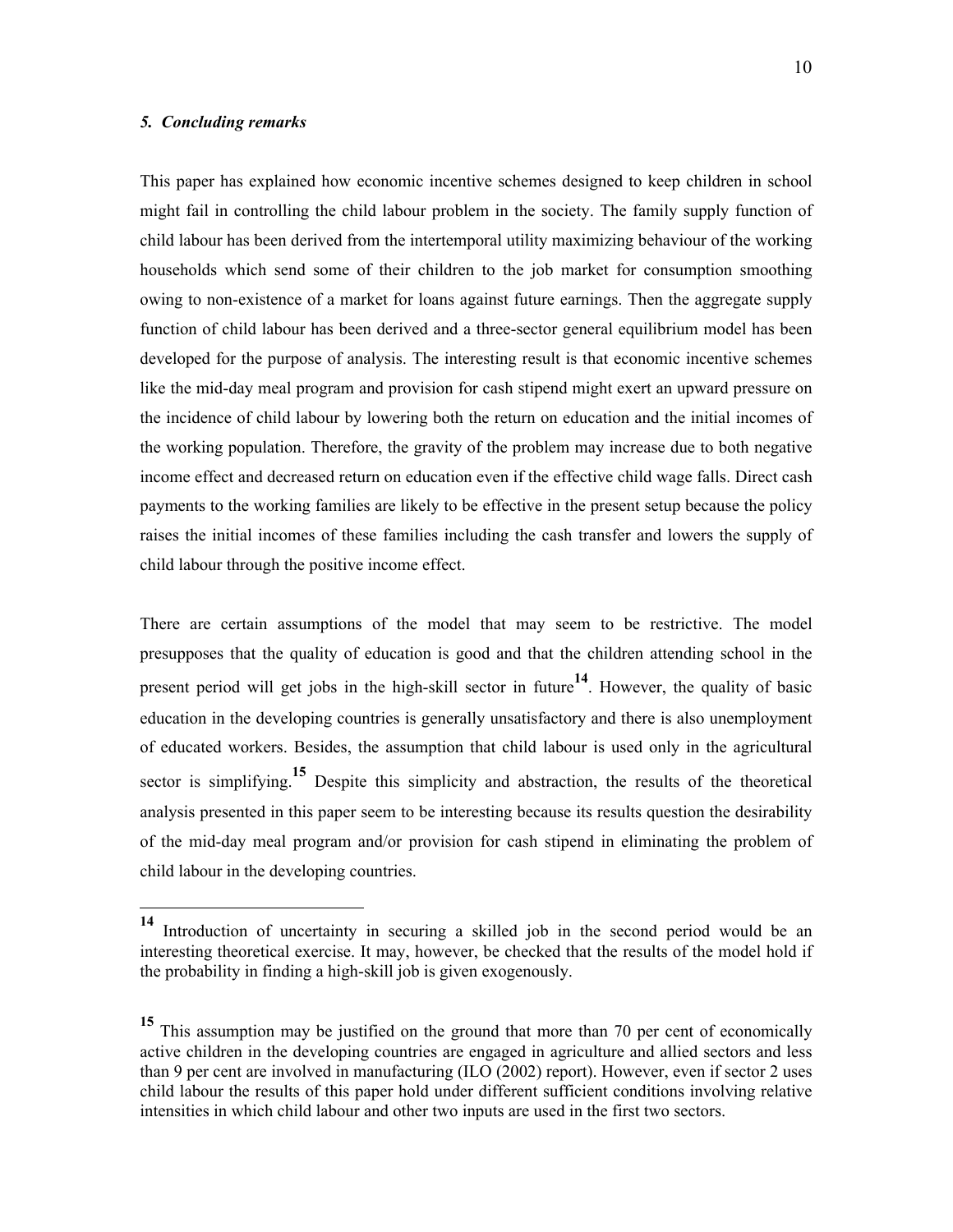### *Appendix I:*

Totally differentiating equations  $(7) - (9)$  and using envelope conditions the following expressions are obtained.

$$
\theta_{L1}\hat{W} + \theta_{C1}\hat{W}_C + \theta_{K1}\hat{R} = 0
$$
\n(A.1)

$$
\theta_{L2}\hat{W} + \theta_{K2}\hat{R} = 0\tag{A.2}
$$

$$
\theta_{s3}\hat{W}_s + \theta_{k3}\hat{R} = 0\tag{A.3}
$$

where:  $\theta_{ji}$  = distributive share of the *j* th input in the *i* th sector; and, '∧'= proportional change.

Totally differentiating equations  $(10) - (14)$ , collecting terms and simplifying we get the following expressions.

$$
\overline{S}_{LL}\hat{W} + \lambda_{L1}S_{LC}^1\hat{W}_C + \overline{S}_{LK}\hat{R} + \lambda_{L1}\hat{X}_1 + \lambda_{L2}\hat{X}_2 = 0
$$
\n(A.4)

$$
\overline{S}_{KL}\hat{W} + A_2\hat{R} + A_1\hat{W}_S + \lambda_{K1}\hat{X}_1 + \lambda_{K2}\hat{X}_2 = 0
$$
\n(A.5)

$$
(S_{CL}^{1} + E)\hat{W} + (S_{CC}^{1} - F)\hat{W}_{C} + G\hat{W}_{S} + \hat{X}_{1} = -H\hat{b}
$$
\n(A.6)

[Note that we have used  $\hat{X}_3 = -S_{SS}^3 \hat{W}_S - S_{SR}^3 \hat{R}$  from (13)] where,

$$
\overline{S}_{LL} = (\lambda_{L1} S_{LL}^1 + \lambda_{L2} S_{LL}^2) < 0, \overline{S}_{KL} = \lambda_{K2} S_{KL}^2 > 0,
$$
\n
$$
\overline{S}_{KK} = (\lambda_{K2} S_{KK}^2 + \lambda_{K3} S_{KK}^3) < 0; \overline{S}_{LK} = \lambda_{L2} S_{LK}^2 > 0;
$$
\n
$$
A_1 = \lambda_{K3} (S_{SK}^3 + S_{KS}^3) > 0; A_2 = (\overline{S}_{KK} - \lambda_{K3} S_{SK}^3) < 0
$$
\n
$$
A = \frac{W_S W}{(1 + \beta) L_C (W_S - W)^2} > 0, B = \frac{\beta}{(1 + \beta) L_C W_C} > 0;
$$
\n
$$
D = \frac{\beta}{(1 + \beta) L_C (W_C - b)^2} > 0; E = (-A(L + S) + BLW);
$$
\n
$$
F = DW_C [(W + b)L + (W_S + b)S] > 0; G = (A(L + S) + BSW_S) > 0;
$$
\n
$$
H = Db [(W + W_C)L + (W_S + W_C)S)] > 0;
$$

 $S_{ji}^k$  =the degree of substitution between factors *j* and *i* in the *k* th sector, *j*, *i* = *L*, *L*<sub>C</sub>, *K*, *S*; and,  $k = 1,2,3$ . For example,  $S_{LC}^1 \equiv (W_C / a_{L1})(\partial a_{L1} / \partial W_C)$ ,  $S_{LL}^1 \equiv (W / a_{L1})(\partial a_{L1} / \partial W)$  $S_{LL}^1 \equiv (W / a_{L1}) (\partial a_{L1} / \partial W)$  etc.  $S_{ji}^k > 0$  for  $j \neq i$ ; and,  $S_{jj}^k < 0$ ;  $(S_{LL}^1 + S_{LC}^1) = 0 \Rightarrow S_{LL}^1 = -S_{LC}^1$ ; and,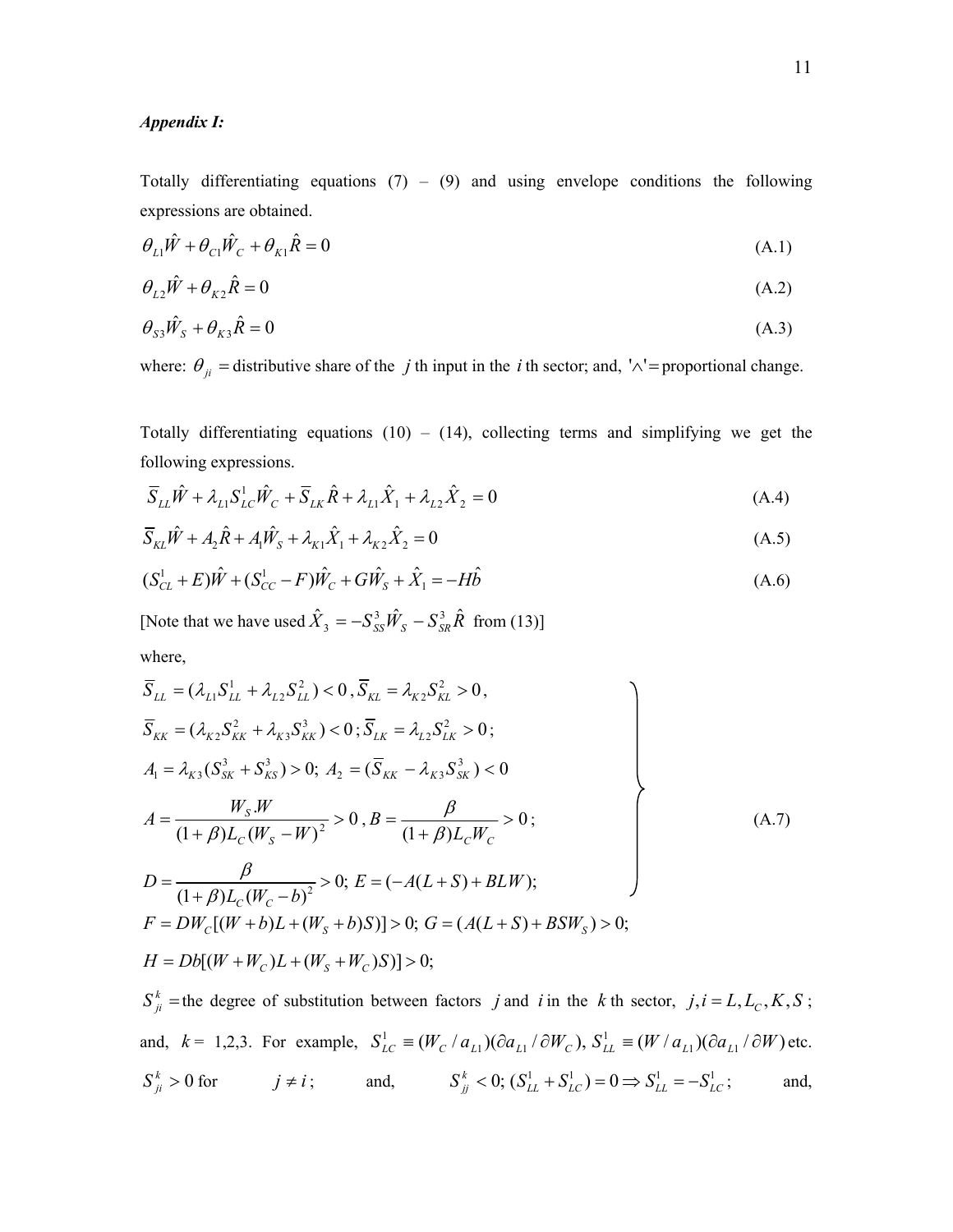$(S_{LL}^2 + S_{LK}^2) = 0$ ;  $(S_{SS}^3 + S_{SK}^3) = 0$  etc.  $\lambda_{ji}$  = proportion of the *j* th input employed in the *i* th sector.

Equations  $(A.1) - (A.6)$  are arranged in the following matrix form.

$$
\begin{bmatrix}\n\theta_{L1} & \theta_{C1} & \theta_{K1} & 0 & 0 & 0 \\
\theta_{L2} & 0 & \theta_{K2} & 0 & 0 & 0 \\
0 & 0 & \theta_{K3} & \theta_{S3} & 0 & 0 \\
\overline{S}_{L1} & \lambda_{L1} S_{LC}^1 & \overline{S}_{LK} & 0 & \lambda_{L1} & \lambda_{L2} \\
\overline{S}_{KL} & 0 & A_2 & A_1 & \lambda_{K1} & \lambda_{K2} \\
(S_{CL}^1 + E) & (S_{CC}^1 - F) & 0 & G & 1 & 0\n\end{bmatrix}\n\begin{bmatrix}\n\hat{W} \\
\hat{W}_C \\
\hat{R} \\
\hat{R} \\
\hat{W}_S \\
\hat{X}_1 \\
\hat{X}_2\n\end{bmatrix} =\n\begin{bmatrix}\n0 \\
0 \\
0 \\
0 \\
0 \\
-\hat{H}\hat{b}\n\end{bmatrix}
$$
\n(A.8)

Solving (A.8) by Cramer's rule we get the following expressions.

$$
\hat{W} = \left(\frac{\hat{b}}{\Delta}\right)(\theta_{S3}\theta_{C1}\theta_{K2} | \lambda|_{LK} H);
$$
\n(A.9)

$$
\hat{W}_C = -\left(\frac{\hat{b}}{\Delta}\right)(\theta_{S3}|\theta|_{LK}|\lambda|_{LK} H);
$$
\n(A.10)

$$
\hat{R} = -\left(\frac{\hat{b}}{\Delta}\right)(\theta_{S3}\theta_{C1}\theta_{L2}|\lambda|_{LK}H);
$$
\n(A.11)

$$
\hat{W}_S = (\frac{\hat{b}}{\Delta})(\theta_{K3}\theta_{C1}\theta_{L2}|\lambda|_{LK}H); \text{and,}
$$
\n(A.12)

$$
(\hat{W}_S - \hat{W}) = (\frac{\hat{b}H\theta_{C1}|\lambda|_{LK}}{\Delta})(\theta_{K3} - \theta_{K2})
$$
\n(A.13)

$$
\hat{X}_1 = \left(\frac{H\hat{b}}{\Delta}\right) [\lambda_{L1}\lambda_{K2} | \theta]_{LK} S_{LC}^1 + \theta_{C1}\theta_{L2}\theta_{K3}\lambda_{L2}A_1 + \theta_{C1}\theta_{S3} \{\theta_{L2} (\overline{S}_{LK}\lambda_{K2} - \lambda_{L2}A_2) - \theta_{K2} (\overline{S}_{LL}\lambda_{K2} - \lambda_{L2}\overline{S}_{KL})\}\right]
$$
(A.14)

$$
\hat{X}_2 = -\left(\frac{H\hat{b}}{\Delta}\right) [\lambda_{L1}\lambda_{K1}\theta_{S3} | \theta]_{LK} S_{LC}^1 + \theta_{C1}\theta_{L2}\theta_{K3}\lambda_{L1}A_1 + \theta_{C1}\theta_{S3} \{\theta_{L2} (\overline{S}_{LK}\lambda_{K1} - \lambda_{L1}A_2) - \theta_{K2} (\overline{S}_{LL}\lambda_{K1} - \lambda_{L1}\overline{S}_{KL})\}\]
$$
\n(A.15)

where,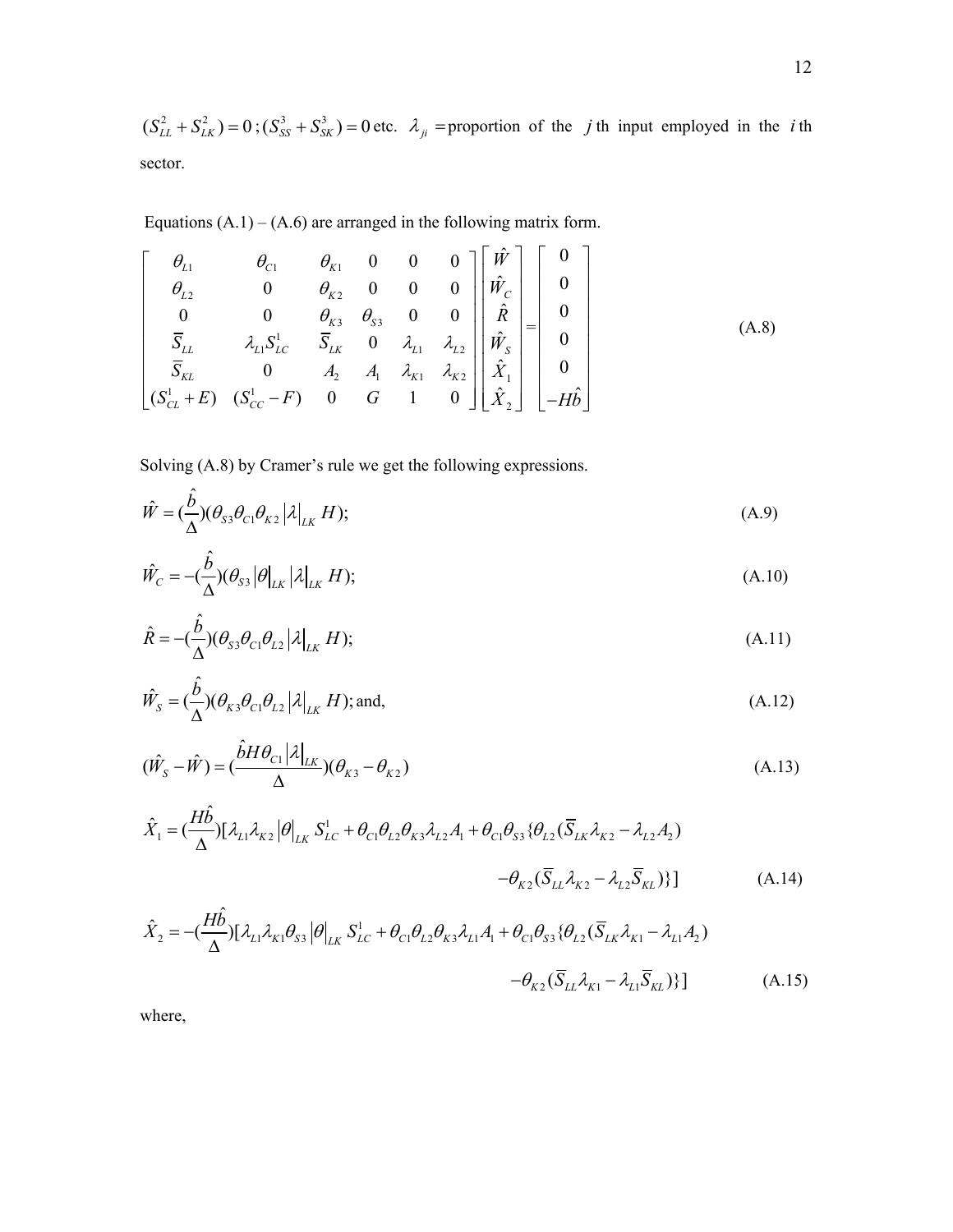$$
\Delta = -\theta_{K3}\theta_{C1}\theta_{L2} \{BSW_S | \lambda |_{LK} + A_1\lambda_{L2} \} - \theta_{S3}\theta_{C1}\theta_{L2} (\overline{S}_{LK}\lambda_{K2} - A_2\lambda_{L2})
$$
  
+  $\theta_{S3} |\theta|_{LK} \{ (S_{CC}^1 - F) | \lambda |_{LK} - \lambda_{K2}\lambda_{L1}S_{LC}^1 \}$   
-  $\theta_{S3}\theta_{C1}\theta_{K2} \{ (S_{CL}^1 + BLW) | \lambda |_{LK} - (\lambda_{K2}\overline{S}_{LL} - \lambda_{L2}\overline{S}_{KL}) \}$   
+  $A(L+S)\theta_{C1} |\lambda |_{LK} (\theta_{K2} - \theta_{K3})$  (A.16)

$$
\left|\lambda\right|_{LK} = \left(\lambda_{L1}\lambda_{K2} - \lambda_{K1}\lambda_{L2}\right) > 0; \text{ and,}
$$
\n
$$
\left|\theta\right|_{LK} = \left(\theta_{L1}\theta_{K2} - \theta_{K1}\theta_{L2}\right) > 0
$$
\n(A.17)

(Note that  $|\lambda|_{LK}$ ,  $|\theta|_{LK} > 0$  as sector 2 is more capital-intensive than sector 1 with respect to adult unskilled labour).

Using (A.7) and (A.17) from (A.16) it follows that  
\n
$$
\Delta < 0 \text{ if } \theta_{K3} > \theta_{K2}.
$$
\n(A.18)

However,  $\theta_{K3} > \theta_{K2}$  is only a sufficient condition for  $\Delta$  to be negative.

Using  $(A.7)$ ,  $(A.16)$  and  $(A.17)$  from  $(A.9) - (A.15)$  we can obtain the following results.

(i) 
$$
\hat{W} < 0
$$
 when  $\hat{b} > 0$ ;  
\n(ii)  $\hat{W}_c > 0$  when  $\hat{b} > 0$ ;  
\n(iii)  $\hat{R} > 0$  when  $\hat{b} > 0$ ;  
\n(iv)  $\hat{W}_s < 0$  when  $\hat{b} > 0$ ;  
\n(v)  $\hat{X}_1 < 0$  when  $\hat{b} > 0$ ;  
\n(vi)  $\hat{X}_2 > 0$  when  $\hat{b} > 0$ .  
\n(vii)  $(\hat{W}_s - \hat{W}) < 0$  when  $\hat{b} > 0$  iff  $\theta_{K3} > \theta_{K2}$ .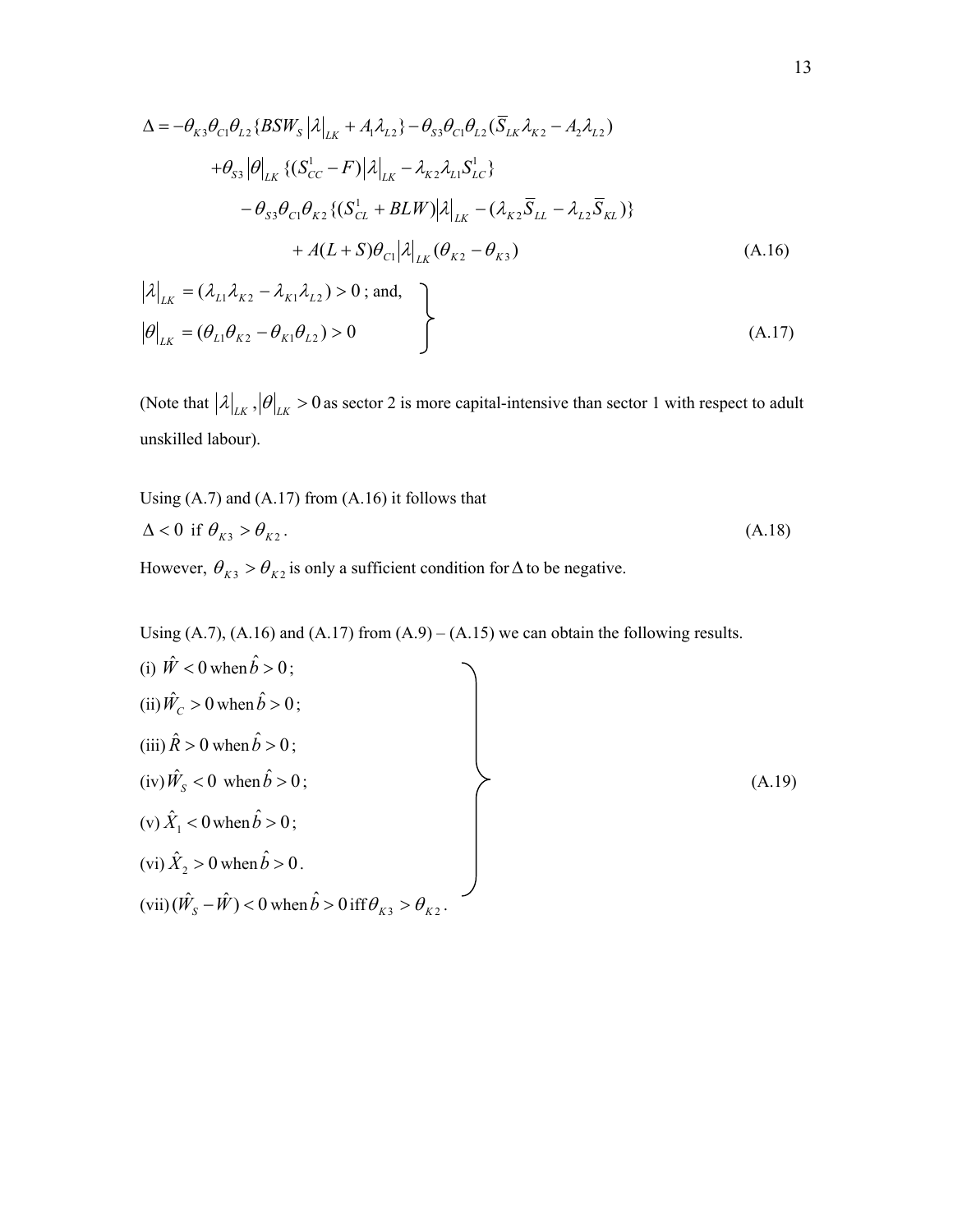# *Appendix II:*

We use equation (14) to examine the impact of the mid-day meal program on the incidence of child labour in the economy. Totally differentiating equation (14) we get

$$
\hat{L}_C = \hat{W}[A(L+S) - BWL] - \hat{W}_S[A(L+S) + BW_S S] + \hat{W}_C DW_C[(W+b)L + (W_S+b)S]
$$
  
-*Hb*

A little manipulation yields

$$
\hat{L}_C = -A(L+S)(\hat{W}_S - \hat{W}) - LBW\hat{W} - SBW_S\hat{W}_S + \hat{W}_C DW_C[(W+b)L + (W_S+b)S] - H\hat{b}
$$
\n(A.20)

Using  $(A.9) - (A.13)$ , the expression  $(A.20)$  may be rewritten as follows.

$$
\hat{L}_C = -\left(\frac{\theta_{C1}H|\lambda|_{LK}}{\Delta}\right)[(\theta_{K3} - \theta_{K2})A(L+S) + B(W_S S \theta_{K3} \theta_{L2} + WL\theta_{S3} \theta_{K2})]\hat{b}
$$

$$
-H\hat{b}[1 + \left(\frac{\theta_{S3}|\theta|_{LK}|\lambda|_{LK}F}{\Delta}\right)]
$$
(A.21)

From (A.21) it follows that  $\hat{L}_C > 0$  when  $b > 0$  if (i)  $\theta_{K3} > \theta_{K2}$ ; and,

$$
(ii) \left[1 + \left(\frac{\theta_{S3}|\theta|_{LK} |\lambda|_{LK} F}{\Delta}\right)\right] \le 0.
$$

So, the incidence of child labour increases owing to the mid-day meal program and/or school enrollment subsidy under the sufficient conditions: (i)  $\theta_{K3} > \theta_{K2}$ ; and, (ii)

$$
[1 + \left(\frac{\theta_{S3}|\theta|_{LK}|\lambda|_{LK} F}{\Delta}\right)] \leq 0.
$$

Condition (i) implies that sector 3 is capital-intensive relative to sector 2 while condition (ii) suggests that the effective child wage does not fall. However, the aggregate supply of child labour may increase even if the effective child wage falls.